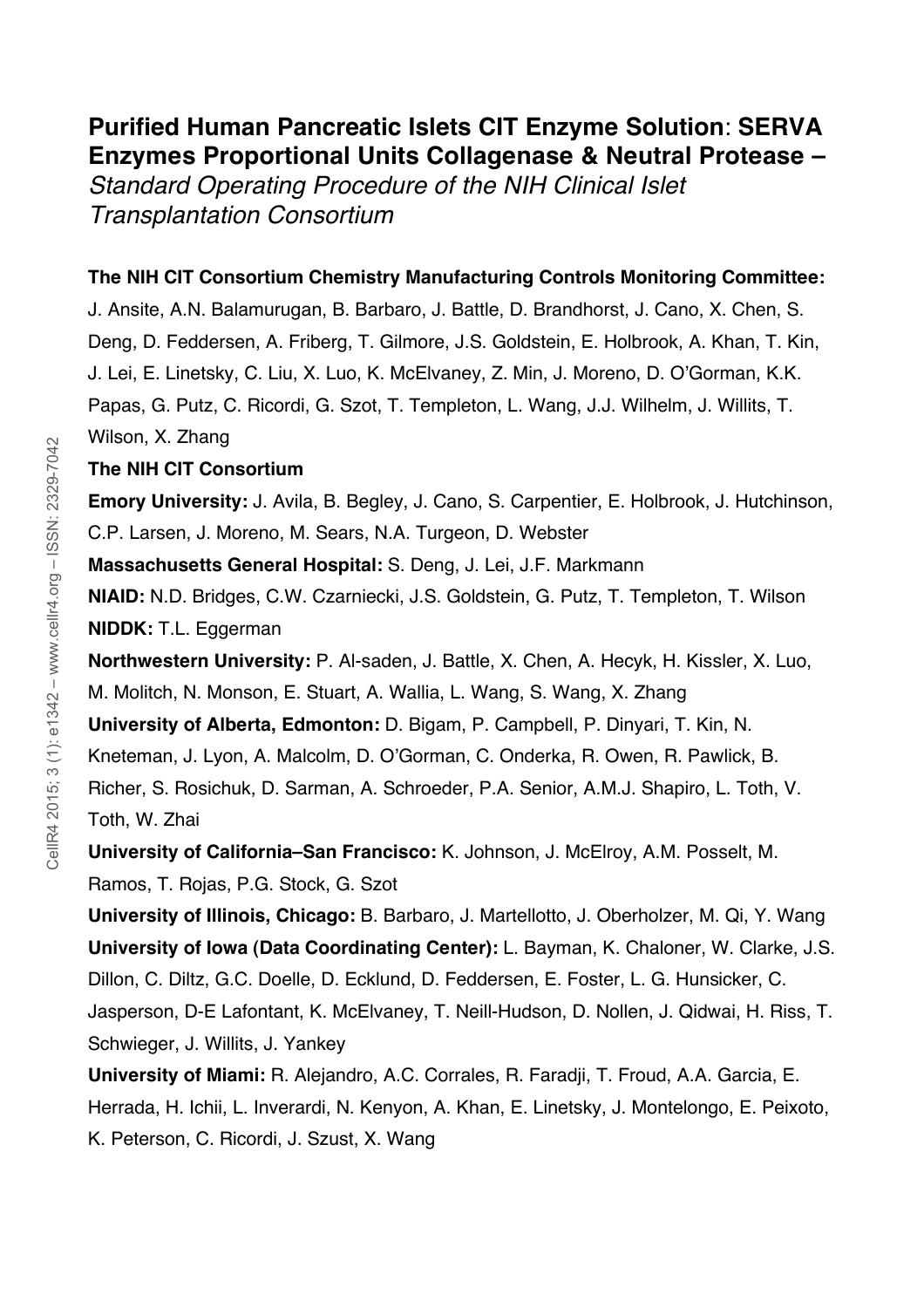**University of Minnesota:** M.H. Abdulla, J. Ansite, A.N. Balamurugan, M.D. Bellin, M. Brandenburg, T. Gilmore, J. V. Harmon, B.J. Hering, R. Kandaswamy, G. Loganathan, K. Mueller, K.K. Papas, J. Pedersen, J.J. Wilhelm, J. Witson **University of Pennsylvania:** C. Dalton-Bakes, H. Fu, M. Kamoun, J. Kearns, Y. Li, C. Liu, E. Luning-Prak, Y. Luo, E. Markmann, Z. Min, A. Naji, M. Palanjian, M. Rickels, R. Shlansky-Goldberg, K. Vivek, A.S. Ziaie **University of Wisconsin:** L. Fernandez, D.B. Kaufman, L. Zitur **Uppsala University:** D. Brandhorst, A. Friberg, O. Korsgren

*Supported by grants from the National Institute of Allergy and Infectious Diseases and the National Institute for Diabetes and Digestive and Kidney Diseases.*

- At Emory University, U01AI089317.
- At Northwestern University, U01AI089316.
- At the University of Alberta, Edmonton: U01AI065191.
- At the University of California, San Francisco, U01DK085531.
- At the University of Illinois, Chicago, 5U01DK070431-10.
- At the University of Iowa, U01DK070431.
- At the University of Miami, U01DK070460.
- At the University of Minnesota, U01AI065193.
- At the University of Pennsylvania, U01DK070430.
- At Uppsala University, U01AI065192.

*In addition, the study was supported by the following GCRC and CTSA awards:*

- At Emory University: UL1TR000454.
- At Northwestern University: 5UL1RR025741 and 8UL1TR000150.
- At the University of California, San Francisco, UL1TR000004.
- At the University of Illinois, Chicago, UL1TR000050.
- At the University of Miami: 1UL1TR000460.
- At the University of Minnesota: 5M01-RR000400 and UL1TR000114.
- At the University of Pennsylvania: UL1TR000003.

Address correspondence to: Camillo Ricordi MD, Chairman, CIT Steering Committee, ricordi@miami.edu

# **To cite this article**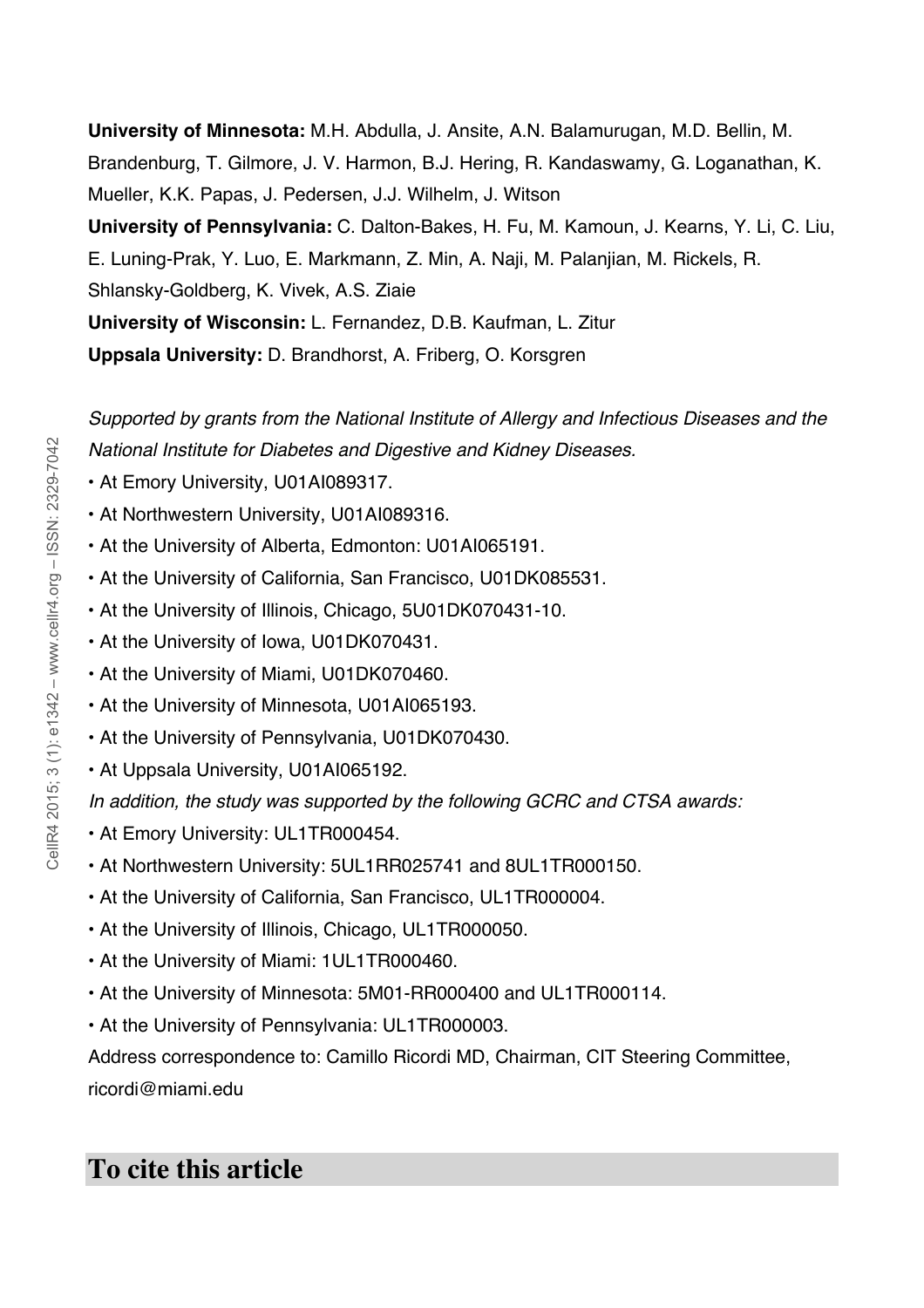*Purified Human Pancreatic Islets CIT Enzyme Solution: SERVA Enzymes Proportional Units Collagenase & Neutral Protease – Standard Operating Procedure of the NIH Clinical Islet Transplantation Consortium*

CellR4 2015; 3 (1): e1342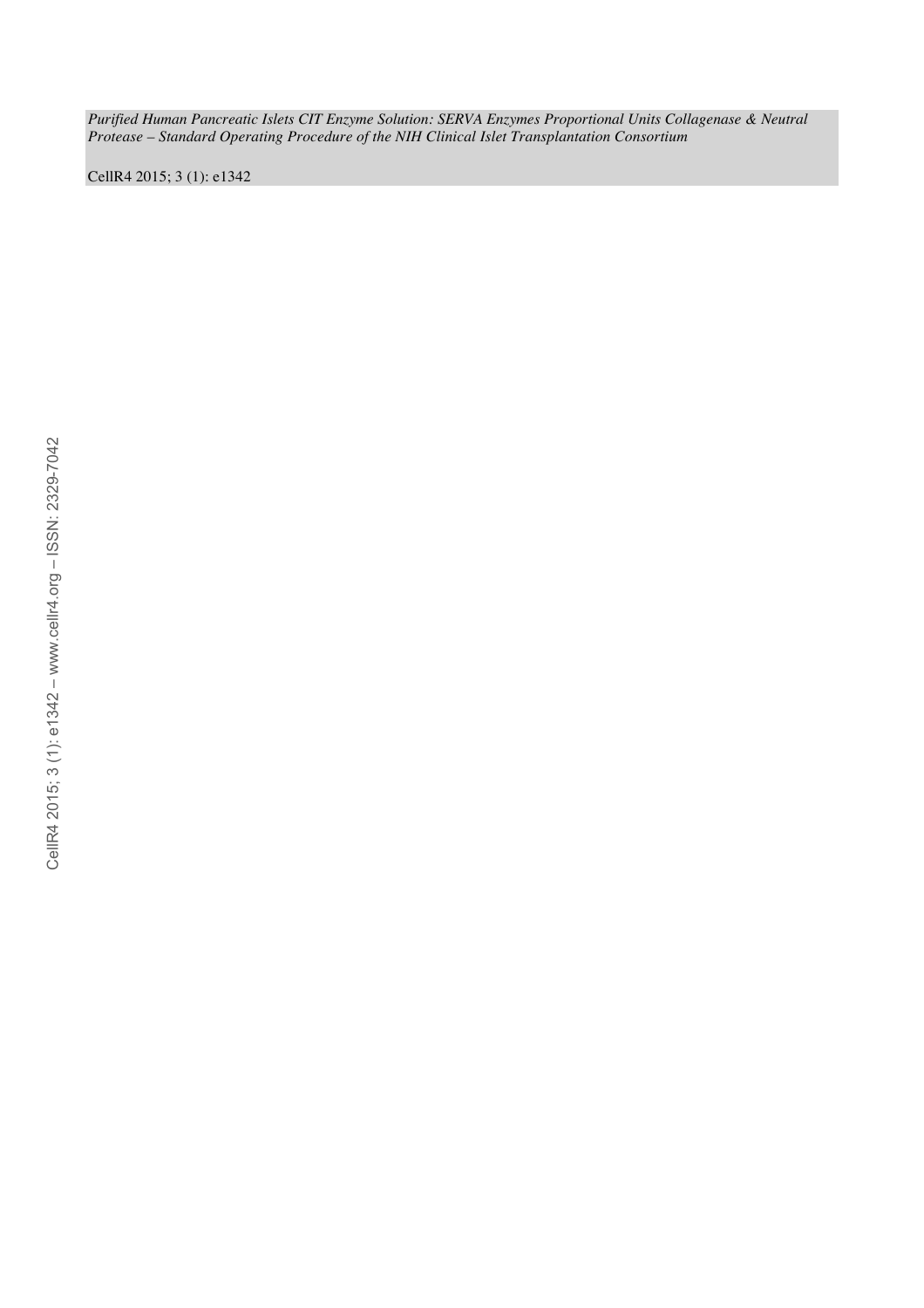| DAIT, NIAID, NIH                                  |                            |                                                 |                                        |             |  |
|---------------------------------------------------|----------------------------|-------------------------------------------------|----------------------------------------|-------------|--|
|                                                   |                            | <b>SOP</b><br><b>ATTACHMENT</b>                 |                                        |             |  |
| Document No.<br>3106, B11                         | <b>Revision Date</b><br>03 | <b>Effective Date</b><br><b>25 October 2010</b> | <b>Supersedes Date</b><br>02 June 2009 | Page 1 of 3 |  |
| <b>Document Title:</b>                            |                            |                                                 |                                        |             |  |
| <b>PURIFIED HUMAN PANCREATIC ISLETS</b>           |                            |                                                 |                                        |             |  |
| <b>CIT ENZYME SOLUTION - SERVA ENZYMES</b>        |                            |                                                 |                                        |             |  |
| PROPORTIONAL UNITS COLLAGENASE & NEUTRAL PROTEASE |                            |                                                 |                                        |             |  |

Manufacturing Site: Date: Date:

#### **1.0 Hanks' Balanced Salt Solution, 1X +10 u/mL Heparin**  1.1 Materials:

| <b>Material</b>                                       | <b>Source</b> | Lot $#$  | <b>Expiration</b><br>Date | <b>Quantity</b><br><b>Required</b> | <b>Quantity Used</b> |
|-------------------------------------------------------|---------------|----------|---------------------------|------------------------------------|----------------------|
| Hanks' Balanced Salt<br>Solution, 1X                  |               |          |                           | 1 L                                |                      |
| Heparin Sodium<br>Injection USP,<br>Preservative Free |               | Units/mL |                           | m <sub>L</sub><br>(See below)      | mL                   |

1.2 Procedure

Prepare 1 liter of HBSS, 1X with 10 u/mL of heparin. Calculate the amount of heparin to be added to the liter of HBSS, 1X to produce 10 u/mL heparin.

 $10$  u/mL in media X  $1,000$  mL = mL heparin solution to use u/mL in heparin solution

10 u/mL in media X 1,000 mL = \_\_\_\_\_\_\_\_\_\_\_\_\_ mL u/mL heparin

Calculated by: Date:

Verified by: Date: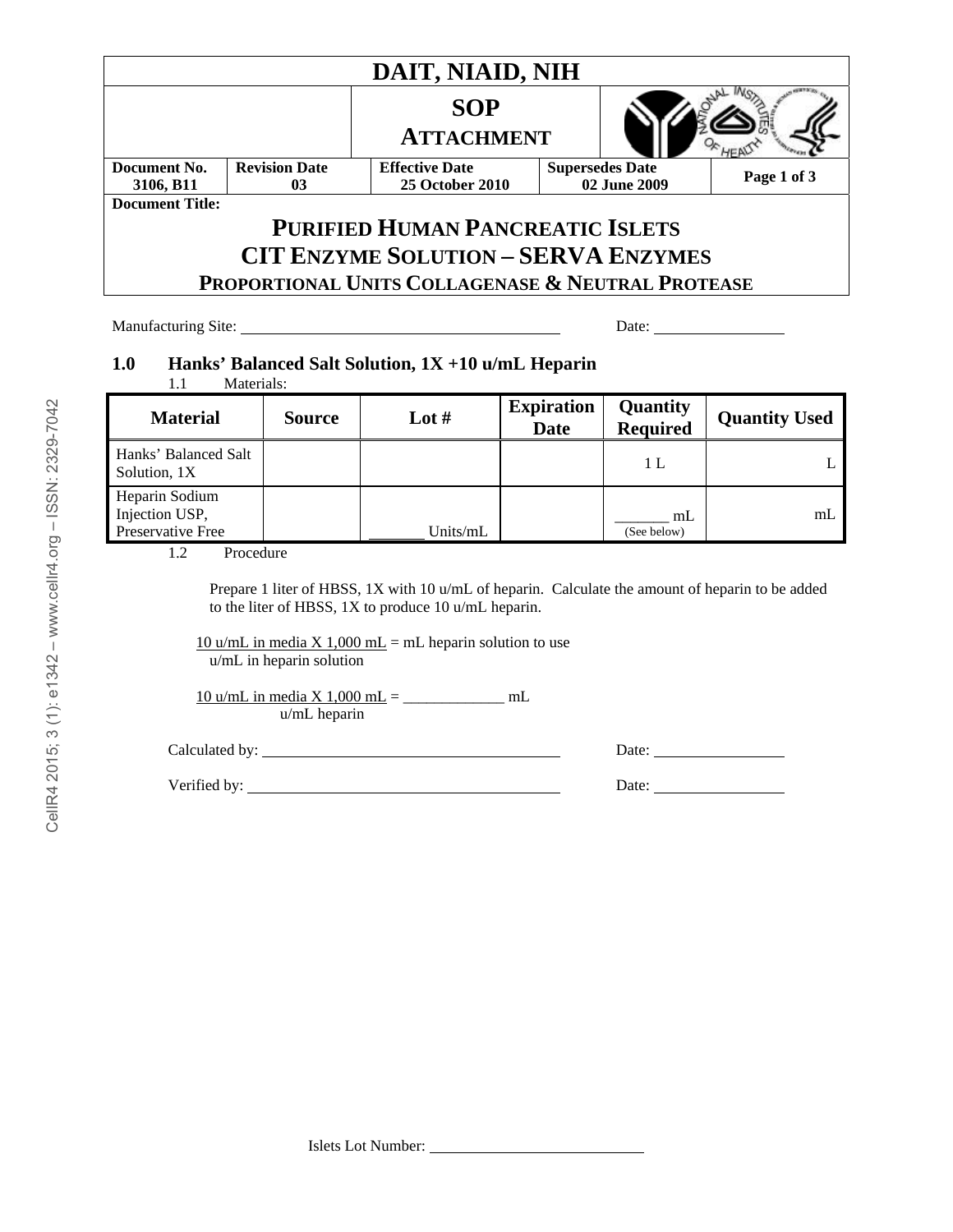| Document No.<br>3106, B11                                                      | <b>Revision Date</b><br>03 | <b>Effective Date</b><br><b>25 October 2010</b> | <b>Supersedes Date</b><br>02 June 2009 | Page 2 of 3 |  |
|--------------------------------------------------------------------------------|----------------------------|-------------------------------------------------|----------------------------------------|-------------|--|
| <b>Document Title: PURIFIED HUMAN PANCREATIC ISLETS, CIT ENZYME SOLUTION -</b> |                            |                                                 |                                        |             |  |
| SERVA ENZYMES, PROPORTIONAL UNITS COLLAGENASE & NEUTRAL PROTEASE               |                            |                                                 |                                        |             |  |

#### **2.0 Enzyme Solution**

2.1 Materials:

| <b>Material</b>                                                               | <b>Source</b> | Lot $#$ | <b>Expiration</b><br>Date | Quantity<br><b>Required</b>          | <b>Quantity Used</b> |
|-------------------------------------------------------------------------------|---------------|---------|---------------------------|--------------------------------------|----------------------|
| Hanks' Balanced Salt<br>Solution, $1X +$<br>10 u/mL heparin                   |               |         |                           | $\approx$ 330 to $\approx$ 480<br>mL | mL                   |
| Collagenase NB 1<br>□ GMP Grade<br><b>D</b> Premium Grade                     | <b>SERVA</b>  |         |                           | Calculated<br>helow                  | mL                   |
| Calcium Chloride<br>USP (Dihydrate)<br>(CaCl <sub>2</sub> 2 H <sub>2</sub> O) |               |         |                           | $0.52$ g                             | g                    |
| 1 M HEPES                                                                     |               |         |                           | $35 \text{ mL}$                      | mL                   |
| <b>Neutral Protease NB</b><br>□ GMP Grade<br>$\Box$ Premium Grade             | <b>SERVA</b>  |         |                           | Calculated<br>helow                  | mL                   |
| Sterile Water for<br>Injection                                                |               |         |                           | $10 \text{ mL}$                      | mL                   |

#### 2.1 Based on the Cannulated Pancreas Weight (MPBR Section 5.8) and the table below, determine the volume of this solution to make and the amount of enzymes to use.

| <b>CANNULATED</b><br><b>PANCREAS WEIGHT (g)</b> | <b>CIT ENZYME SOLUTION</b><br><b>VOLUME</b> (mL) | <b>COLLAGENASE</b><br>(UNITS) | <b>NEUTRAL</b><br><b>PROTEASE (UNITS)</b> |
|-------------------------------------------------|--------------------------------------------------|-------------------------------|-------------------------------------------|
| < 100                                           | 350                                              | 1600                          | 200                                       |
| $100 - 125$                                     | 400                                              | 1829                          | 229                                       |
| $126 - 150$                                     | 450                                              | 2057                          | 257                                       |
| $>150*$                                         | 500                                              | 2286                          | 286                                       |

\*For a pancreas > 150 g, there is an option to divide the pancreas into two portions and digest these separately.

Cannulated Pancreas Weight (MPBR Section 5.8): g

CIT Enzyme Solution Volume to be prepared: \_\_\_\_\_\_\_\_\_\_\_\_\_\_ mL

Collagenase: Units Neutral Protease: Units

- 2.2 Collagenase NB 1 Reconstitution
	- 2.2.1 **ABOUT 45 MINUTES BEFORE PERFUSION** add 40 mL of HBSS, 1X + heparin to one vial of Collagenase NB 1.
	- 2.2.2 Let collagenase dissolve at  $2^{\circ}C 8^{\circ}C$  (about 30 minutes). Swirl gently occasionally.

2.3 Calcium Chloride 11 mM

- 2.3.1 Add 0.52 g Calcium Chloride USP (dihydrate) to a 50 mL sterile conical tube.
- 2.3.2 Add 35 mL of 1 M HEPES to the 50 mL conical tube and mix to dissolve.
- 2.3.3 Filter the CaCl<sub>2</sub> solution through a 0.22 micron filter into a sterile 500 mL bottle.